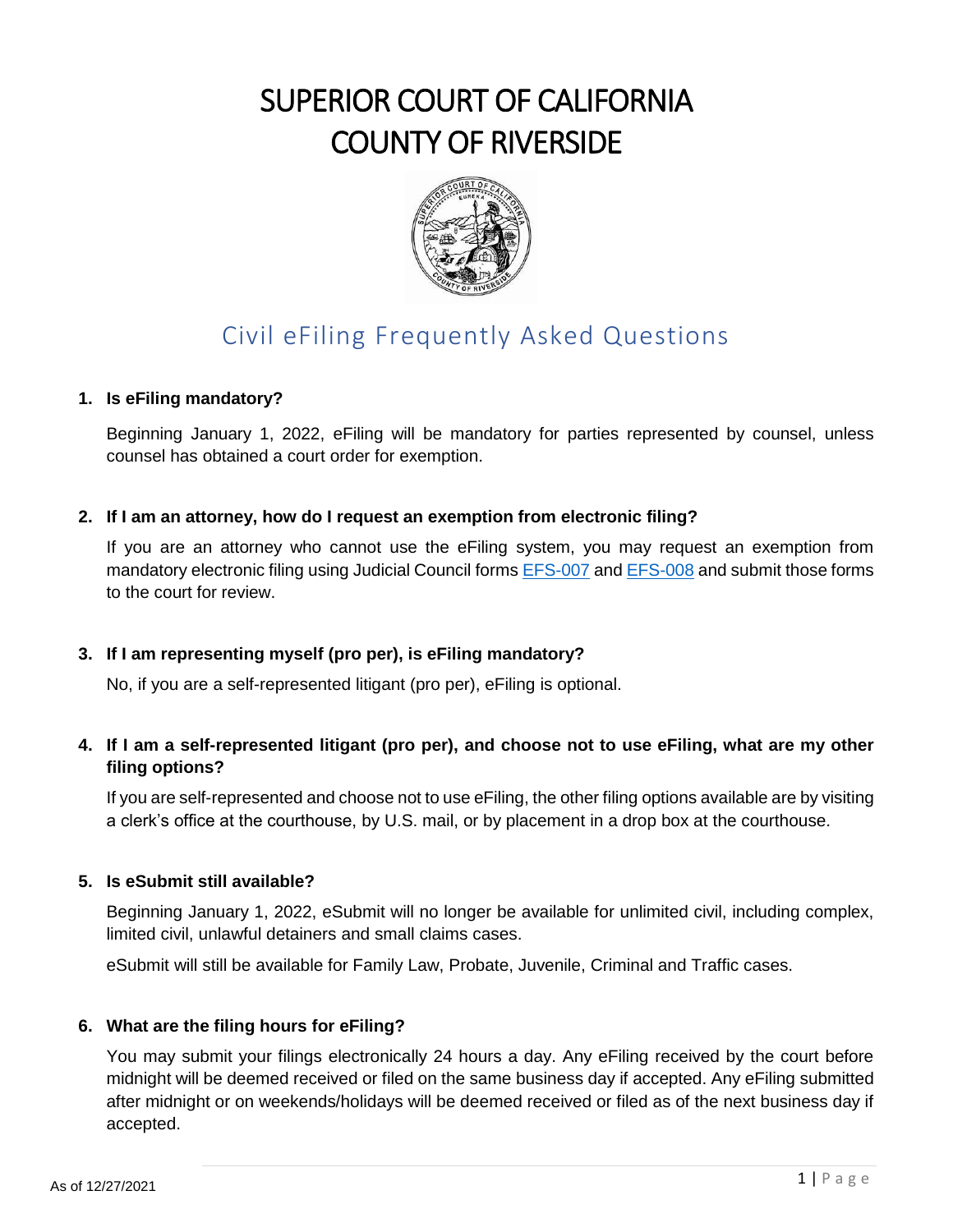#### **7. How does eFiling work?**

Electronic filing of court documents occurs through an electronic filing service provider (EFSP). The user creates an account through their selected EFSP and the eFiling system manages the flow of the documents and fees to and from the court. The filer will submit the documents to the EFSP for submission to the court. The court will accept or reject the documents. The documents are returned to the EFSP for return to the filer through the EFSP's electronic filing portal.

#### **8. Do I have to use an EFSP?**

Yes, the Judicial Council has mandated that all courts accepting electronically filed documents use independent EFSPs. Pursuant to [Code of Civil Procedure Section 1010.6\(e\)](https://leginfo.legislature.ca.gov/faces/codes_displaySection.xhtml?sectionNum=1010.6.&lawCode=CCP) the court may not accept electronic filings directly. You can choose any approved EFSP listed on the court's website.

#### **9. Can I change my EFSP after I have chosen and registered with one?**

Yes, you may choose any EFSP. You may change to a different service provider at any time. Selecting and using an EFSP is similar to using an 'attorney service' for filings, except the types of filings processed are electronic.

#### **10. Who can I speak with if I have a question about an electronic filing?**

The first point of contact for any question should be your EFSP. If the question cannot be resolved with the EFSP, you may contact the clerk's office at 951-777-3147.

#### **11. What are the technical requirements for documents being eFiled?**

Every document that is eFiled must be in PDF format and documents must be text searchable. Judicial Council Forms saved to your computer and Word documents saved as PDF will remain text searchable.

#### **12. What are the file size limitations for eFiling?**

The court technically has no limit. However, the EFSPs may have restrictions. Refer to your EFSP's technical requirements for guidance. As a general rule of thumb, 25 megabytes per document and 60 megabytes per eFiling transaction is a good guideline. The majority of filings can be submitted with ease through the EFSP.

#### **13. Can Judicial Council forms be eFiled?**

Yes, Judicial Council forms are fillable and can be uploaded for eFiling.

#### **14. Will the court accept a scanned PDF when third party legal software is used to complete forms?**

Yes, forms completed using third party software can be eFiled as an uploaded PDF. Documents submitted via eFiling must be text searchable.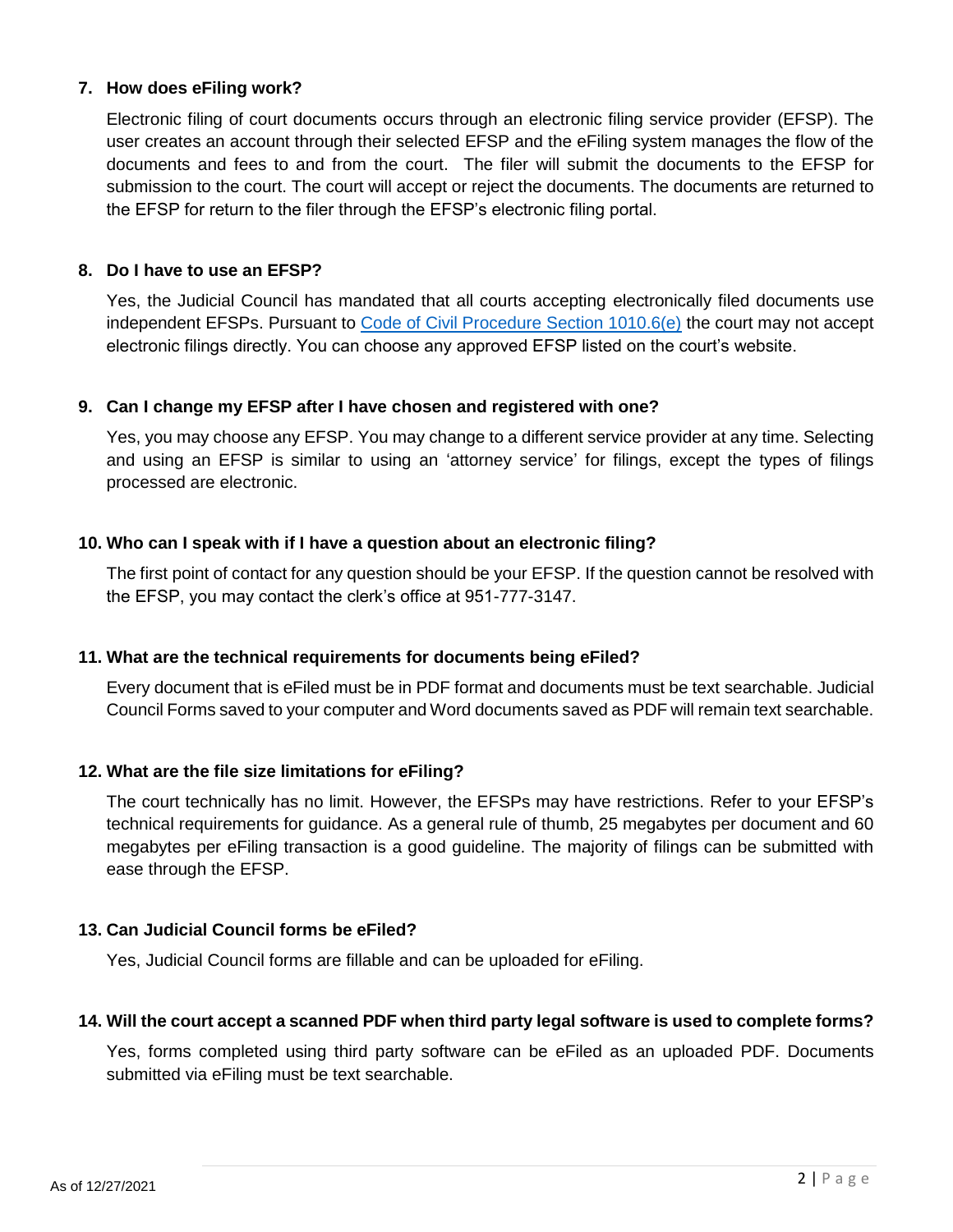#### **15. Do I need to scan a document that includes an original signature?**

No. Retention of original signed documents is governed by [California Rules of Court, rule 2.257](https://www.courts.ca.gov/cms/rules/index.cfm?title=two&linkid=rule2_257) and [Code of Civil Procedure Section 1010.6.](https://leginfo.legislature.ca.gov/faces/codes_displaySection.xhtml?sectionNum=1010.6.&lawCode=CCP)

#### **16. Does it matter what DPI (dots per inch) is used when scanning a document?**

Yes, the Trial Court Records Manual recommends 300 DPI resolution. DPI refers to the output resolution of the scanner when a document is scanned. This only applies if you're scanning and attaching any document(s).

#### **17. Should a document be password protected?**

No, documents should not be password protected and will be rejected if the content cannot be viewed.

#### **18. What is a "filing document name"?**

A Filing Document Name refers to the type of filing (e.g. answer, demurrer, motion, etc.) and is used by the EFSP to properly designate the document(s) upon submission. Using the correct Filing Document Name is extremely important as it determines the appropriate fee and court workflow.

#### **19. What if I cannot find the document name for the document I am filing?**

If you are unable to identify the document you are filing in the list of document names, you may use the ['eFiling Document Finder'](https://www.riverside.courts.ca.gov/FormsFiling/EFiling/efiling-finder.php) on the court's website.

If you still cannot find the document, choose the document name that most closely describes your filing. If you are unsure about the document name(s), it is recommended to check that 1) the document is not exempt from eFiling and 2) the filing fee(s) are correct before submitting your document(s). There is a "comments" field if you need to include any additional explanation for the filing staff.

#### **20. What is a 'lead document'?**

The term 'lead document' is any document in which a first paper fee is due. If multiple documents are filed in one submission, the lead document is the one that is most important. For example, if you are filing a notice of motion with a supporting declaration and a proof of service, the notice of motion would be the lead document.

It is important to properly identify the lead document as this will affect the priority and timing for processing by the court and ensures that the document is directed to the appropriate location or court personnel.

In addition, there can only be one 'lead document' per transmission. The court's 'eFiling Document [Finder'](https://www.riverside.courts.ca.gov/FormsFiling/EFiling/efiling-finder.php) can assist is identifying lead documents.

#### **21. Can I cancel a submission?**

Submissions cannot be cancelled after they have been completed in the EFSP. Please double check your documents and any data entry prior to completing your submission.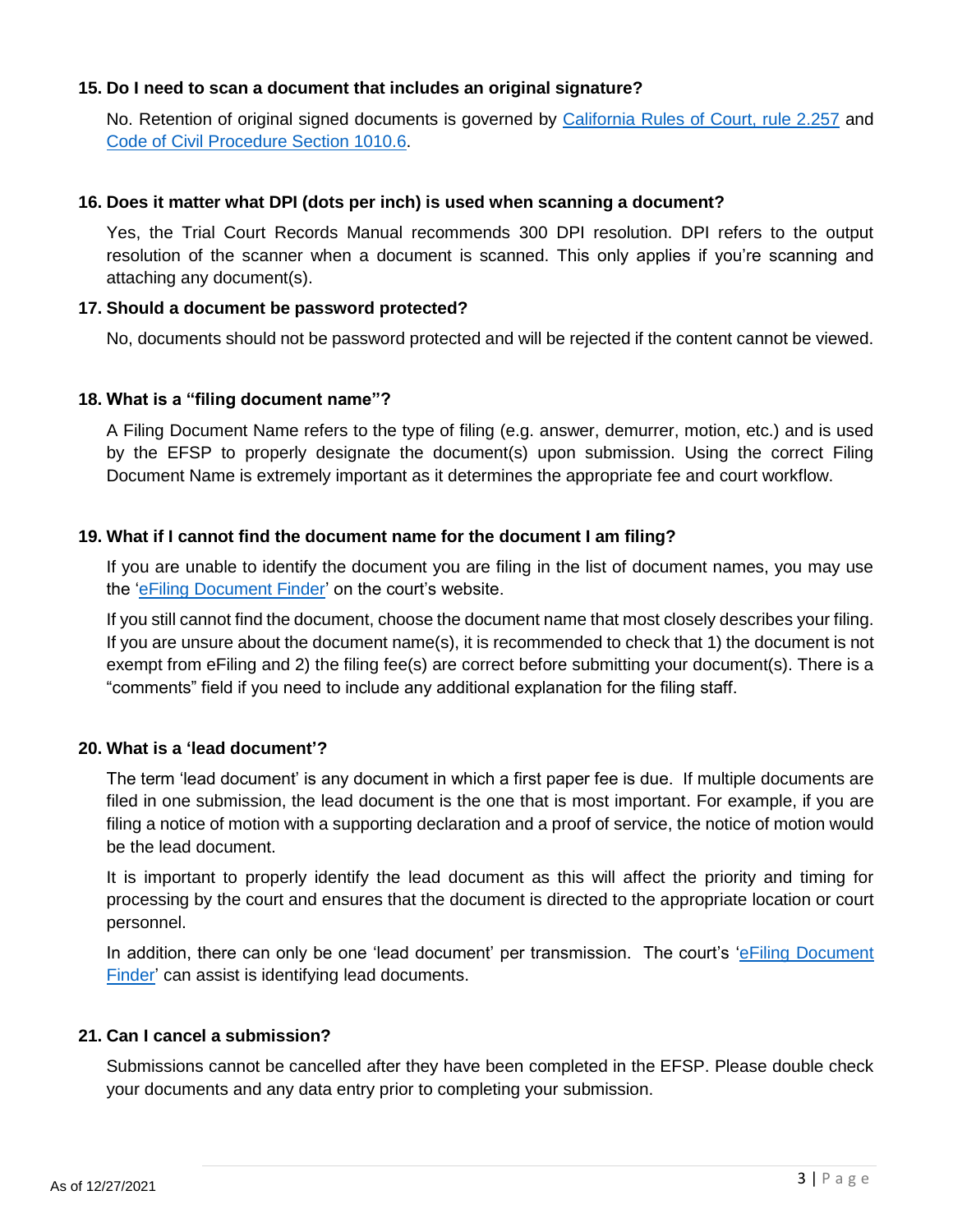#### **22. How do I correct an error in my submission?**

Contact the clerk's office at 951-777-3147 as soon as possible.

#### **23. Are any documents exempt from eFiling?**

Yes, documents exempt from electronic filing are listed in the court's General Order No. 2022-1. The exempt document list can also be found on the court's [website.](http://www.riverside.courts.ca.gov/FormsFiling/EFiling/civil-efiling.php)

#### **24. Can I use my personal computer to eFile?**

Yes, you can use your personal computer to submit filings through an EFSP. You will use the internet to select the EFSP and submit your documents for filing. You will upload the document as an attachment. For instructions, refer to your EFSP's website.

#### **25. Is there a cost to eFile?**

Yes, unless you have an approved fee waiver or valid government exemption (see [Government Code](https://leginfo.legislature.ca.gov/faces/codes_displaySection.xhtml?sectionNum=6103.&lawCode=GOV)  [Section 6103\)](https://leginfo.legislature.ca.gov/faces/codes_displaySection.xhtml?sectionNum=6103.&lawCode=GOV). The EFSP will charge the filing fee(s) for your documents and any applicable service or convenience fees. All fees are collected by the EFSP when the filing is submitted, but only the filing fees will be transmitted to the court.

#### **26. Is the court charging a transaction fee?**

Beginning January 1, 2022, the court is charging a \$1.85 transaction fee per electronic envelope.

#### **27. What type of payments do you accept?**

Please check with the EFSP of your choosing for specific information regarding payment types.

#### **28. Can I eFile a complaint or petition with a fee waiver application?**

Yes, the initiating document and fee waiver will be processed at the same time. A Request to Waive Court Fees [FW-001](https://www.courts.ca.gov/documents/fw001.pdf) must be included in your submission. The Order on Court Fee Waiver (FW-003) will be generated by the court.

#### **29. How can I get a copy of my receipt?**

A copy of your receipt should be available in your EFSP account. Please contact your EFSP if you are unable to locate your receipt. The court is unable to produce a receipt that includes any service or convenience fees that are paid to the EFSP.

#### **30. How can I request a refund?**

Contact your EFSP. Fees for eFiled documents will be refunded to the EFSP pursuant to [Code of Civil](http://leginfo.legislature.ca.gov/faces/codes_displaySection.xhtml?sectionNum=411.20.&lawCode=CCP) [Procedure Section 411.20](http://leginfo.legislature.ca.gov/faces/codes_displaySection.xhtml?sectionNum=411.20.&lawCode=CCP) and [Government Code Section 6159.](http://leginfo.legislature.ca.gov/faces/codes_displaySection.xhtml?sectionNum=6159.&lawCode=GOV)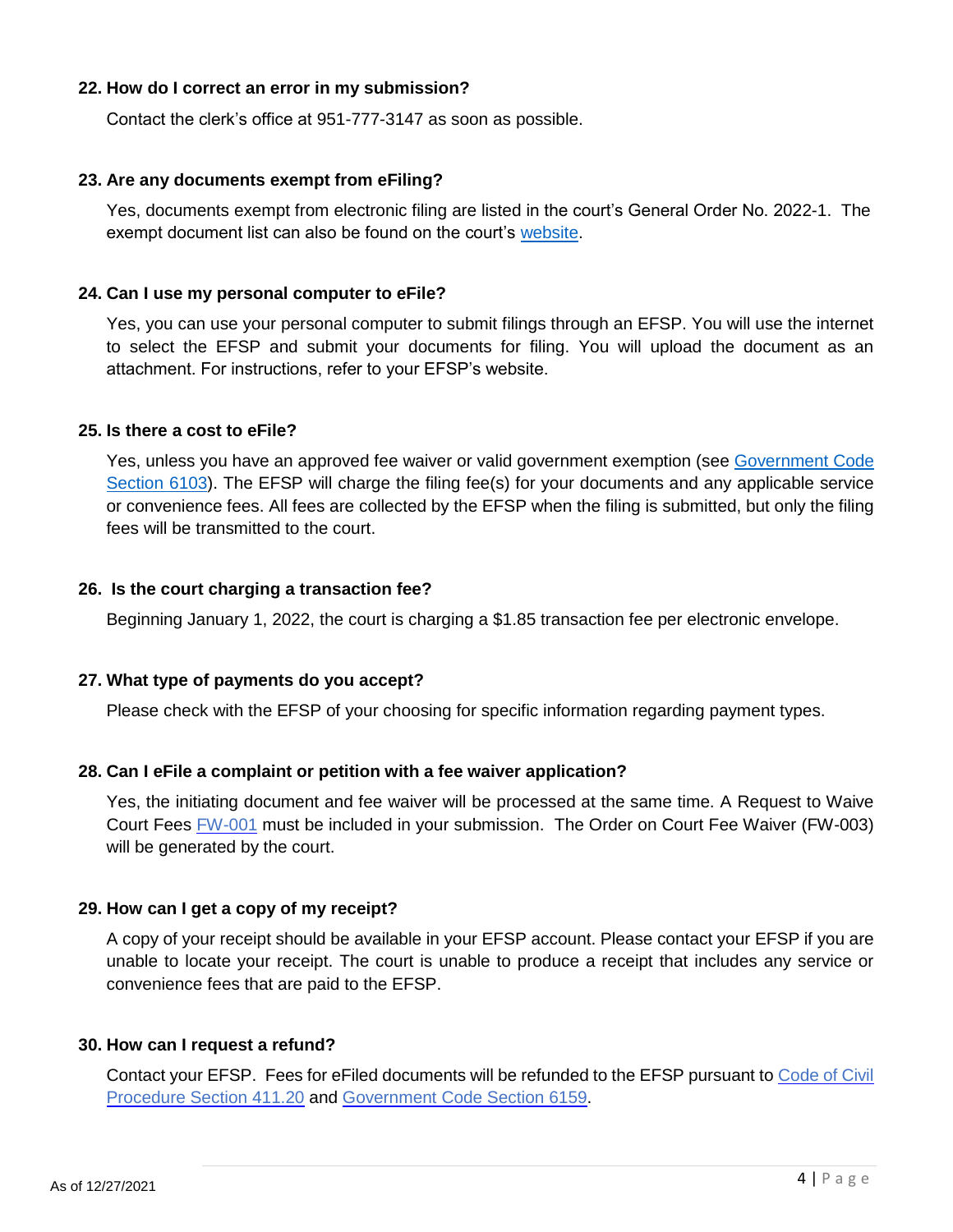#### **31. If I file electronically, have I consented to electronic service on this case?**

The act of eFiling alone does not constitute consent to electronic service. Parties must provide either express or affirmative consent to electronic service. See [California Rules of Court, Rule 2.251](https://www.courts.ca.gov/cms/rules/index.cfm?title=two&linkid=rule2_251) for more information.

#### **32. Are my eFiled documents printed for the court file?**

No. Documents that are electronically filed and accepted by the court are automatically uploaded to the court's case management system. The electronic record is the official court record pursuant to [Government Code](http://leginfo.legislature.ca.gov/faces/codes_displaySection.xhtml?sectionNum=68150.&lawCode=GOV) [Section 68150\(a\).](http://leginfo.legislature.ca.gov/faces/codes_displaySection.xhtml?sectionNum=68150.&lawCode=GOV)

#### **33. Are documents available to the public upon submission or upon processing?**

Filing parties may view submitted documents immediately through their EFSP's portal. Unlimited civil complaints will be available upon submission, prior to review or acceptance by the court. All other documents will be able to view after filing by the court. A document is not considered filed until it is accepted by the court.

#### **34. Once I eFile a document, what is the time for processing?**

Turnaround time will depend on the type of document filed. You should receive an immediate confirmation from your EFSP provider if the submission was successful and you will receive additional correspondence upon the filing or rejection of your document(s).

#### **35. What do I do if my document is rejected?**

Any Notice of Rejection sent by the court will include the reason for the return of the document. If your document is rejected, correct the deficiency and resubmit the document.

#### **36. What is a transaction number and why is it important?**

The transaction number is provided as your confirmation of filing. The transaction number may be called something different by your EFSP. You can use this number to locate your submission in your EFSP and court staff can use this number to locate your submission in its eFiling processing system.

#### **37. What are common reasons for rejection?**

In addition to failing to follow [California Rules of Court rules 2.100 et seq.](https://www.courts.ca.gov/cms/rules/index.cfm?title=two&linkid=rule2_100), some common reasons a filing may be rejected by the Court include, but are not limited to:

- o Documents are incorrectly submitted as a single or separate PDF, e.g. multiple documents are submitted as a single PDF document when they should be submitted as separate document entries.
- $\circ$  Information entered in data fields is incorrect or does not match the document (image) submitted, e.g. the incorrect Filing Document Name is selected, case number does not match, and the party's name and/or address does not match.
- $\circ$  Incorrect payment type is selected, e.g. fee waiver or government exemption.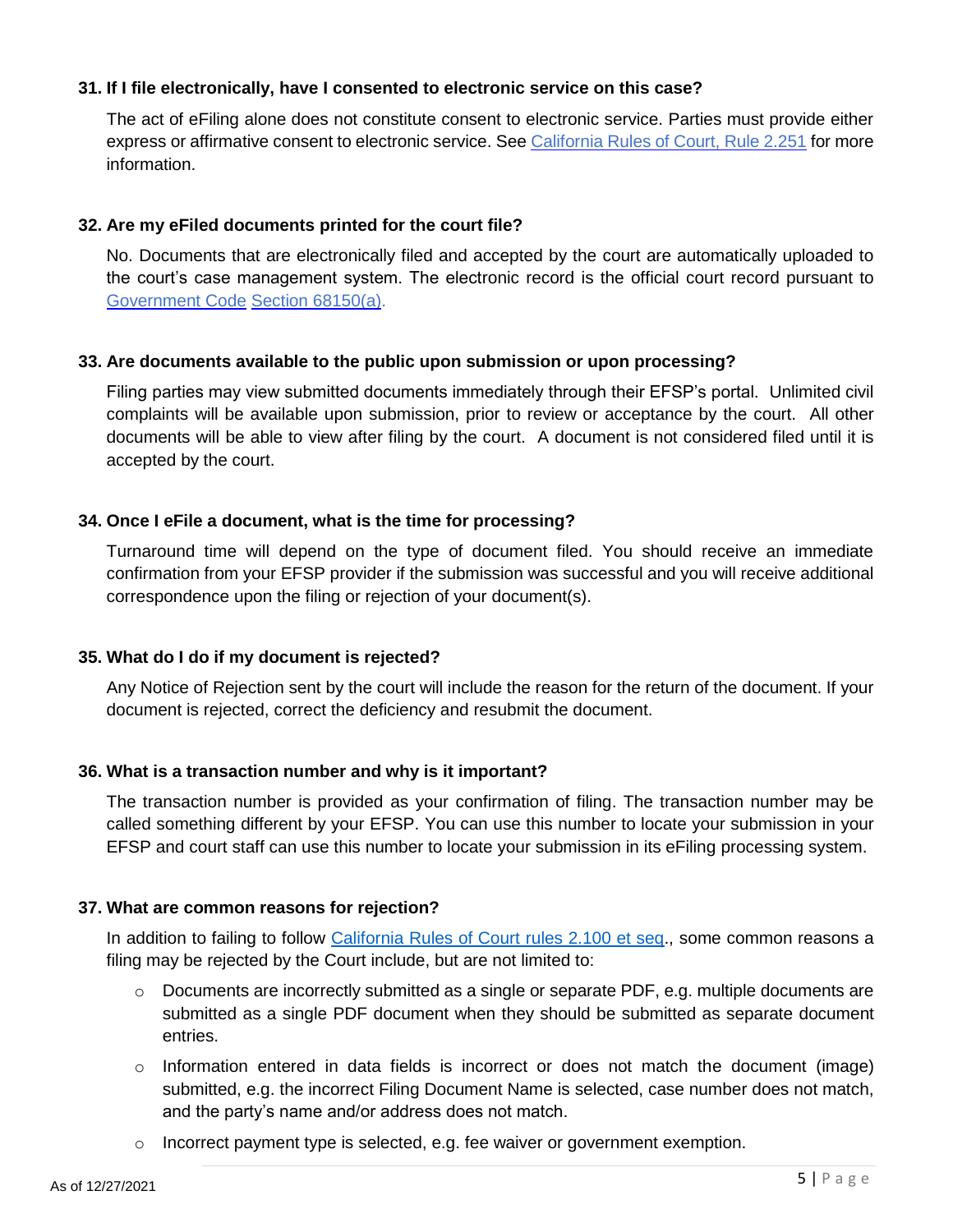- o Incorrect case type, case category, or party type is selected.
- o Incorrect court location is selected.
- o Duplicate submission.
- o Untimely submission, e.g. ex parte application submitted after filing deadline.
- $\circ$  Document(s) do not meet the California Rules of Court or Local Rule quidelines.

#### **38. Does the court use an online motion hearing reservation system?**

Yes, the court utilizes a Court Reservation System (CRS) for civil law and motion. A list of motions accepted on the Court Reservation System is available [here.](https://www.riverside.courts.ca.gov/OnlineServices/CourtReservation/court-reservation-system.php)

#### **39. How should I submit my motion and supporting documents?**

When submitting motions with supporting documents, each document may be included in the same submission. However, any document with a caption is a separate document, including any proposed order, must be submitted as separate PDF document entries.

Motion hearings that were reserved through the Court Reservation System (CRS) need to have the CRS Reservation ID on the motion/document face page.

#### **40. Can proposed order be submitted via eFiling?**

Yes, proposed orders may be submitted electronically. However, the proof of service of the proposed order should not be attached to the proposed order. Instead, the proof of service shall be submitted electronically as a separate document.

#### **41. How will I be notified when my proposed order is signed?**

Once a proposed order is reviewed and signed by a judicial officer, the court will transmit the signed order back to the filer.

#### **42. Will the court electronically serve other parties for me?**

No, the court will **not** electronically serve other parties on behalf of another party. Contact your EFSP for options.

#### **43. Can I ask to send a confirmation email to another party / person?**

The EFSP may provide the option to send a confirmation email to another email address other than what is indicated in your registered account. The confirmation email is not considered electronic service.

#### **44. Do I need to submit a printed courtesy copy?**

Pursuant to General Order 2022-1, when any statute, rule of court, or court order permits documents to be filed two or fewer days before the hearing, and the document is filed electronically on the last